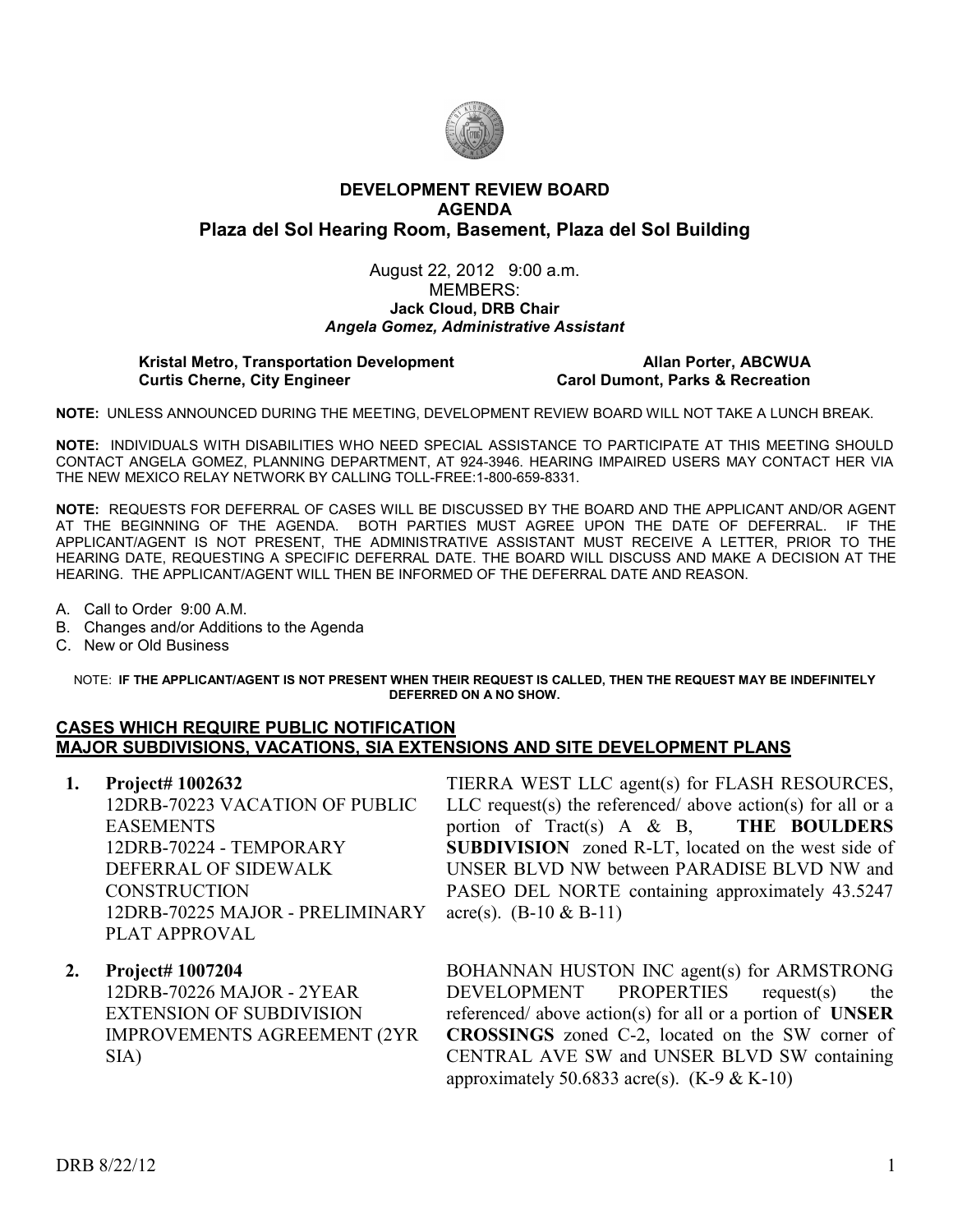## **SITE DEVELOPMENT PLANS (EPC FINAL SIGN-OFF) AMENDED PLANS AND MASTER DEVELOPMENT PLANS (CITY COUNCIL FINAL SIGN-OFF)**

**3. Project# 1009245** 12DRB-70221 MINOR - SDP FOR BUILDING PERMIT 12DRB-70233 PRELIMINARY/FINAL PLAT APPROVAL

RICK BENNETT ARCHITECTS agent(s) for GUARDIAN STORAGE LLC request(s) the above  $action(s)$  for all or a portion of  $Lot(s)$  19 AND 20,  $Block(s)$ 9, Tract(s) 2, **NORTH ALBUQUERQUE ACRES Unit(s) 3,** zoned SU-2, located on ON HOLLY BETWEEN WYOMING AND LOUISIANNA containing approximately 1.9952 acre(s). (C-19-Z) ) *[Deferred from 8/1/1, 8/8/12]*

# **MINOR PLATS, FINAL (MAJOR) PLATS, AMENDED PLATS AND PLANS**

**4. Project# 1007266** 12DRB-70258 AMENDMENT TO INFRASTRUCTUE LIST

**5. Project# 1009398** 12DRB-70259 MINOR - PRELIMINARY/ FINAL PLAT APPROVAL

RIO GRANDE ENGINEERING agent(s) for JAMES AND KAREN TWOHIG request(s) the above action(s) for all or a portion of Lot(s) 20, Block(s) 3, **TRACT 2 NORTH ALBUQUERQUE ACRES Unit(s) 3,** zoned SU-2, located on ALAMEDA NE BETWEEN WYOMING NE AND LOUISIANA NE containing approximately 8 acre(s). (C-19)

CARTESIAN SURVEYS INC agent(s) for JACQUE KELLEBREW request(s) the above action(s) for all or a portion of Lot(s) SOUTHERNLY PORTION OF LOT 1, 30 & 31, Block(s) 2, **ANDERSON ADDITION & JM MOORE'S REALTY COOMPANY'S ADDITON**  zoned S-R, located on 8TH ST NW BETWEEN SUMMER AVE NW AND MOUNTAIN RD NW containing approximately .238 acre(s). (J-14)

**6. Project# 1002962** 12DRB-70251 AMENDMENT TO PRELIMINARY PLAT

BOHANNAN HUSTON INC agent(s) for RCS-CANTATA RESIDENCES I, LLC request(s) the above action(s) for all or a portion of Tract(s) B, **CANTATA AT THE TRAILS UNIT 2** zoned RD, located on TREE LINE BETWEEN OAKRIDGE AND UNIVERSE containing approximately 17.05 acre(s). (C-9)*[Deferred from 8/15/12]*